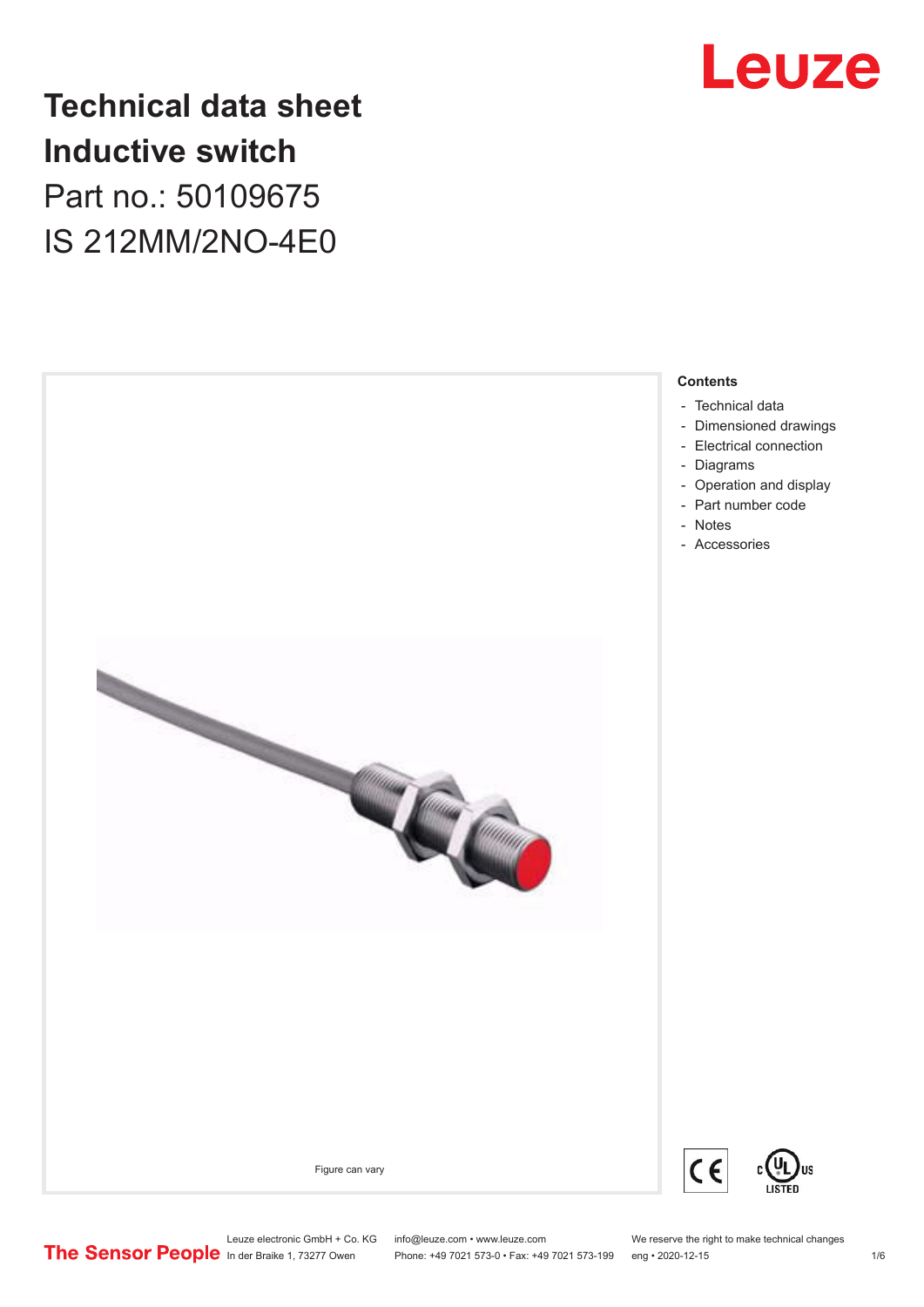# <span id="page-1-0"></span>**Technical data**

# Leuze

### **Basic data**

|                              | Series                                                | 212                                                  |  |
|------------------------------|-------------------------------------------------------|------------------------------------------------------|--|
|                              | Typ. operating range limit S <sub>n</sub>             | 4 mm                                                 |  |
|                              | <b>Operating range S</b> <sub>a</sub>                 | $03.2$ mm                                            |  |
|                              |                                                       |                                                      |  |
|                              | <b>Characteristic parameters</b>                      |                                                      |  |
|                              | <b>MTTF</b>                                           | 910 years                                            |  |
|                              |                                                       |                                                      |  |
|                              | <b>Electrical data</b>                                |                                                      |  |
|                              | <b>Protective circuit</b>                             | Inductive protection                                 |  |
|                              |                                                       | Polarity reversal protection                         |  |
|                              |                                                       | Short circuit protected                              |  |
|                              |                                                       |                                                      |  |
|                              | Performance data                                      |                                                      |  |
|                              | Supply voltage U <sub>B</sub>                         | 10  30 V, DC                                         |  |
|                              | <b>Residual ripple</b>                                | 0  20 %, From $U_{\rm B}$                            |  |
|                              | <b>Open-circuit current</b>                           | $010$ mA                                             |  |
|                              | Temperature drift, max. (in % of S.)                  | 10 %, Over the entire operating<br>temperature range |  |
|                              | Repeatability, max. (in % of S,)                      | 5 %, For $U_R$ = 20  30 V DC, ambient                |  |
|                              |                                                       | temperature $T_a = 23 \degree C \pm 5 \degree C$     |  |
|                              | <b>Switching hysteresis</b>                           | 20 %                                                 |  |
|                              |                                                       |                                                      |  |
|                              | Outputs                                               |                                                      |  |
|                              | <b>Number of digital switching outputs</b> 1 Piece(s) |                                                      |  |
|                              |                                                       |                                                      |  |
|                              | <b>Switching outputs</b>                              |                                                      |  |
|                              | Voltage type                                          | DC                                                   |  |
|                              | Switching current, max.                               | 200 mA                                               |  |
|                              | Residual current, max.                                | 0.1 <sub>m</sub> A                                   |  |
|                              | Voltage drop                                          | $\leq 2$ V                                           |  |
|                              |                                                       |                                                      |  |
|                              | <b>Switching output 1</b>                             |                                                      |  |
|                              | <b>Switching element</b>                              | <b>Transistor, NPN</b>                               |  |
|                              | <b>Switching principle</b>                            | NO (normally open)                                   |  |
|                              |                                                       |                                                      |  |
|                              | <b>Timing</b>                                         |                                                      |  |
| <b>Switching frequency</b>   |                                                       | 2,500 Hz                                             |  |
| <b>Readiness delay</b>       |                                                       | 60 ms                                                |  |
|                              |                                                       |                                                      |  |
| <b>Connection</b>            |                                                       |                                                      |  |
| <b>Number of connections</b> |                                                       | 1 Piece(s)                                           |  |
|                              |                                                       |                                                      |  |
|                              | <b>Connection 1</b>                                   |                                                      |  |
|                              | <b>Function</b>                                       | Signal OUT                                           |  |
|                              |                                                       | Voltage supply                                       |  |
|                              | <b>Type of connection</b>                             | Cable                                                |  |
|                              | Cable length                                          | 2,000 mm                                             |  |
|                              | <b>Sheathing material</b>                             | <b>PVC</b>                                           |  |
|                              | Cable color                                           | Gray                                                 |  |
|                              | <b>Number of conductors</b>                           | 3 -wire                                              |  |

| <b>Mechanical data</b>                             |                                 |  |  |
|----------------------------------------------------|---------------------------------|--|--|
| Design                                             | Cylindrical                     |  |  |
| <b>Thread size</b>                                 | $M12 \times 1$ mm               |  |  |
| Dimension (Ø x L)                                  | 12 mm x 52 mm                   |  |  |
| <b>Type of installation</b>                        | Embedded                        |  |  |
| <b>Housing material</b>                            | Metal                           |  |  |
| <b>Metal housing</b>                               | Nickel-plated brass             |  |  |
| Sensing face material                              | Plastic, Polybutylene (PBT)     |  |  |
| Net weight                                         | 95 <sub>g</sub>                 |  |  |
| <b>Housing color</b>                               | Red, RAL 3000                   |  |  |
|                                                    | Silver                          |  |  |
| <b>Type of fastening</b>                           | Mounting thread                 |  |  |
| <b>Standard measuring plate</b>                    | 12 x 12 mm <sup>2</sup> , Fe360 |  |  |
|                                                    |                                 |  |  |
| <b>Operation and display</b>                       |                                 |  |  |
| <b>Type of display</b>                             | LED                             |  |  |
| <b>Number of LEDs</b>                              | 1 Piece(s)                      |  |  |
| <b>Environmental data</b>                          |                                 |  |  |
| Ambient temperature, operation                     | $-2570 °C$                      |  |  |
| Ambient temperature, storage                       | $-2570 °C$                      |  |  |
|                                                    |                                 |  |  |
| <b>Certifications</b>                              |                                 |  |  |
| Degree of protection                               | IP 67                           |  |  |
| <b>Protection class</b>                            | $\mathbf{H}$                    |  |  |
| <b>Certifications</b>                              | c UL US                         |  |  |
| Test procedure for EMC in accordance IEC 61000-4-2 |                                 |  |  |
| with standard                                      | IEC 61000-4-3                   |  |  |
|                                                    | IEC 61000-4-4                   |  |  |
| <b>Standards applied</b>                           | IEC 60947-5-2                   |  |  |
|                                                    |                                 |  |  |
| <b>Correction factors</b>                          |                                 |  |  |
| Aluminum                                           | 0.44                            |  |  |
| <b>Stainless steel</b>                             | 0.8                             |  |  |
| Copper                                             | 0.4                             |  |  |
| <b>Brass</b>                                       | 0.54                            |  |  |
| Fe360 steel                                        | 1                               |  |  |
| <b>Classification</b>                              |                                 |  |  |
| <b>Customs tariff number</b>                       | 85365019                        |  |  |
| eCl@ss 5.1.4                                       | 27270101                        |  |  |
| eCl@ss 8.0                                         | 27270101                        |  |  |
| eCl@ss 9.0                                         | 27270101                        |  |  |
| eCl@ss 10.0                                        | 27270101                        |  |  |
| eCl@ss 11.0                                        | 27270101                        |  |  |
|                                                    |                                 |  |  |
| <b>ETIM 5.0</b>                                    | EC002714                        |  |  |
| <b>ETIM 6.0</b>                                    | EC002714                        |  |  |

**Wire cross section** 0.34 mm<sup>2</sup>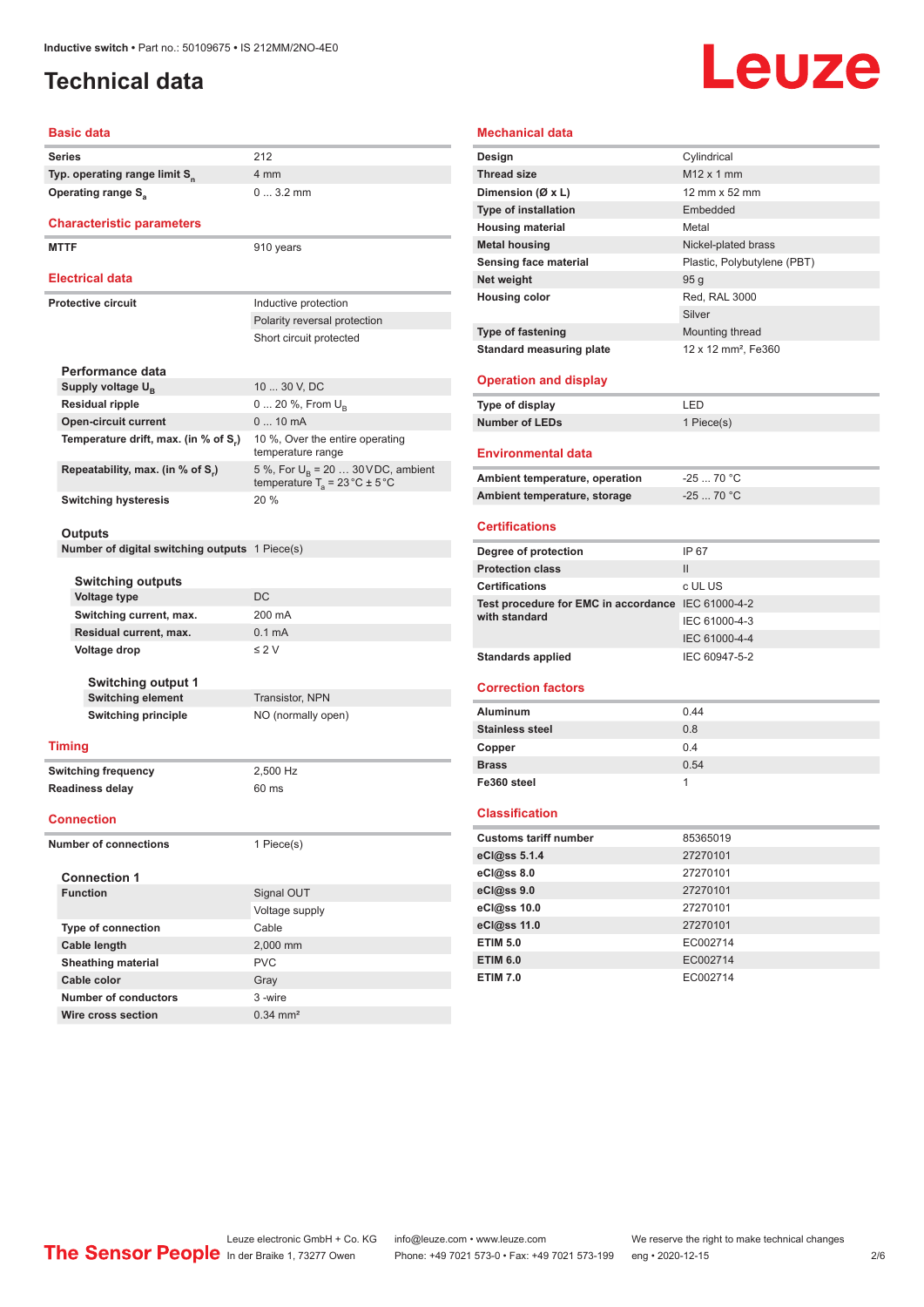<span id="page-2-0"></span>**Inductive switch •** Part no.: 50109675 **•** IS 212MM/2NO-4E0

# **Dimensioned drawings**

All dimensions in millimeters







# **Electrical connection**

### **Connection 1**

| <b>Function</b>             | Signal OUT            |
|-----------------------------|-----------------------|
|                             | Voltage supply        |
| <b>Type of connection</b>   | Cable                 |
| Cable length                | 2,000 mm              |
| <b>Sheathing material</b>   | <b>PVC</b>            |
| Cable color                 | Gray                  |
| <b>Number of conductors</b> | 3-wire                |
| Wire cross section          | $0.34 \, \text{mm}^2$ |

### **Conductor color Conductor assignment**

| <b>Brown</b> | V+               |
|--------------|------------------|
| <b>Blue</b>  | <b>GND</b>       |
| <b>Black</b> | OUT <sub>1</sub> |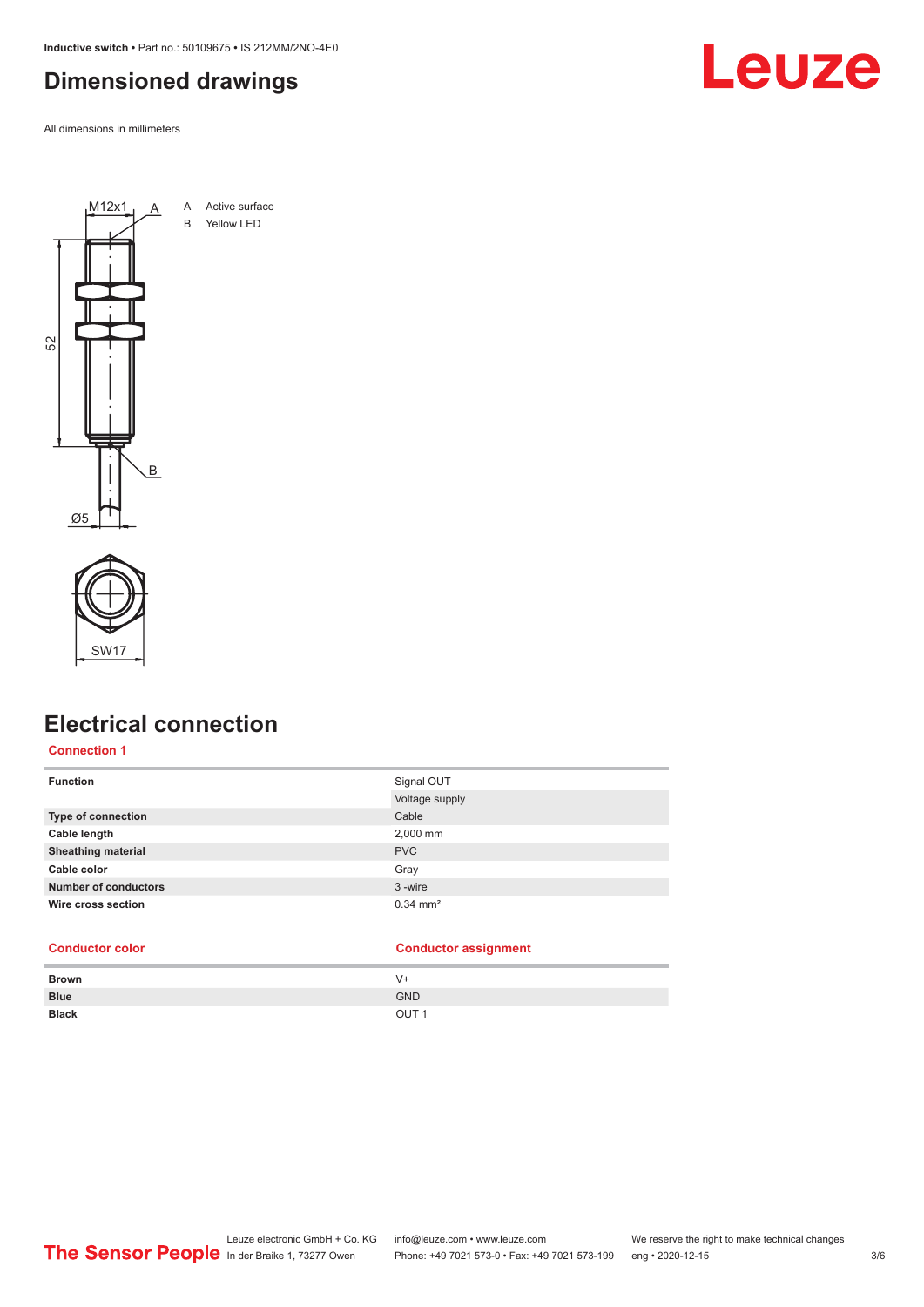# <span id="page-3-0"></span>**Diagrams**

# Leuze

### Embedded installation



# Types with  $S_n = 4.0$  mm



# **Operation and display**

| <b>IFD</b><br>___ | ---- | eanınd<br>$\cdots$ |
|-------------------|------|--------------------|
|                   |      |                    |

- a Inductive switch
- b Standard measuring plate

**1** Yellow, continuous light Switching output/switching state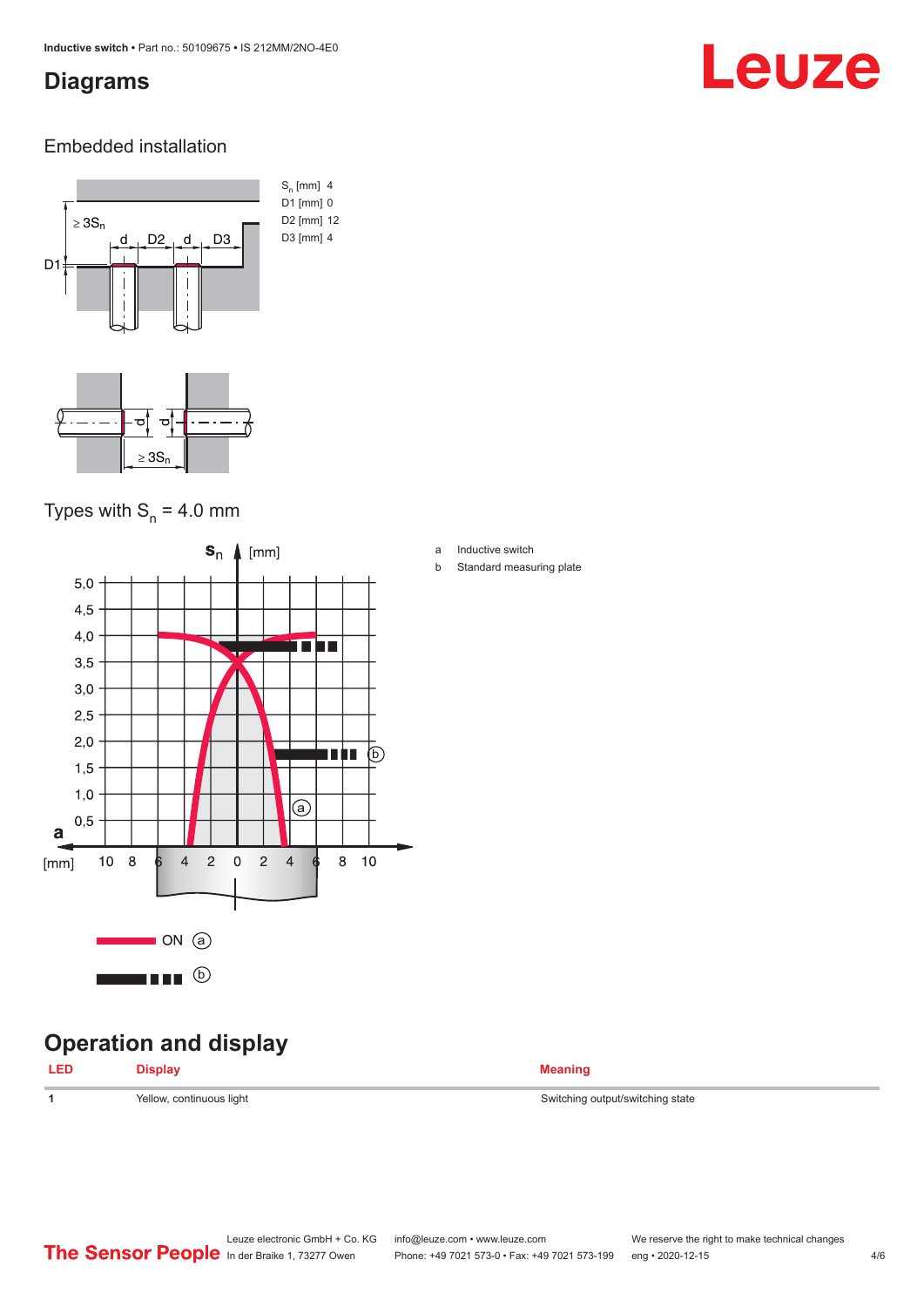# <span id="page-4-0"></span>**Part number code**

Part designation: **ISX YYY ZZ/AAA.BB-CCC-DDD-DDD**



| <b>ISX</b> | Operating principle / construction<br>IS: inductive switch, standard design<br>ISS: inductive switch, short construction                                                                                                                                                                                                                                                                                                                                                                                                                                                                                                                                                                                                                                                                                                                                                                                                                                                                                                                                                                                                                                                                                                                                                                                                                                                                                                                                                                          |
|------------|---------------------------------------------------------------------------------------------------------------------------------------------------------------------------------------------------------------------------------------------------------------------------------------------------------------------------------------------------------------------------------------------------------------------------------------------------------------------------------------------------------------------------------------------------------------------------------------------------------------------------------------------------------------------------------------------------------------------------------------------------------------------------------------------------------------------------------------------------------------------------------------------------------------------------------------------------------------------------------------------------------------------------------------------------------------------------------------------------------------------------------------------------------------------------------------------------------------------------------------------------------------------------------------------------------------------------------------------------------------------------------------------------------------------------------------------------------------------------------------------------|
| <b>YYY</b> | Series<br>203: series with Ø 3 mm<br>204: series with $\varnothing$ 4 mm<br>205: series with M5 x 0.5 external thread<br>206: series with $\varnothing$ 6.5 mm<br>208: series with M8 x 1 external thread<br>212: series with M12 x 1 external thread<br>218: series with M18 x 1 external thread<br>230: series with M30 x 1.5 external thread<br>240: series in cubic design<br>244: series in cubic design<br>255: series with 5 x 5 mm <sup>2</sup> cross section<br>288: series with 8 x 8 mm <sup>2</sup> cross section                                                                                                                                                                                                                                                                                                                                                                                                                                                                                                                                                                                                                                                                                                                                                                                                                                                                                                                                                                     |
| <b>ZZ</b>  | Housing / thread<br>MM: metal housing (active surface: plastic) / metric thread<br>FM: full-metal housing (active surface: stainless steel AISI 316L) / metric thread<br>MP: metal housing (active surface: plastic) / smooth (without thread)                                                                                                                                                                                                                                                                                                                                                                                                                                                                                                                                                                                                                                                                                                                                                                                                                                                                                                                                                                                                                                                                                                                                                                                                                                                    |
| <b>AAA</b> | Output current / supply<br>4NO: PNP transistor, NO contact<br>4NC: PNP transistor, NC contact<br>2NO: NPN transistor, NO contact<br>2NC: NPN transistor, NC contact<br>1NO: relay, NO contact / AC/DC<br>1NC: relay, NC contact / AC/DC<br>44: 2 PNP transistor switching outputs, antivalent (NO + NC)<br>22: 2 NPN transistor switching outputs, antivalent (NO + NC)                                                                                                                                                                                                                                                                                                                                                                                                                                                                                                                                                                                                                                                                                                                                                                                                                                                                                                                                                                                                                                                                                                                           |
| BB         | Special equipment<br>n/a: no special equipment<br>5F: food version<br>5: housing material V2A (1.4305, AISI 303)                                                                                                                                                                                                                                                                                                                                                                                                                                                                                                                                                                                                                                                                                                                                                                                                                                                                                                                                                                                                                                                                                                                                                                                                                                                                                                                                                                                  |
| <b>CCC</b> | Measurement range / type of installation<br>1E0: typ. range limit 1.0 mm / embedded installation<br>1E5: typ. range limit 1.5 mm / embedded installation<br>2E0: typ. range limit 2.0 mm / embedded installation<br>3E0: typ. range limit 3.0 mm / embedded installation<br>4E0: typ. range limit 4.0 mm / embedded installation<br>5E0: typ. range limit 5.0 mm / embedded installation<br>6E0: typ. range limit 6.0 mm / embedded installation<br>8E0: typ. range limit 8.0 mm / embedded installation<br>10E: typ. range limit 10.0 mm / embedded installation<br>12E: typ. range limit 12.0 mm / embedded installation<br>15E: typ. range limit 15.0 mm / embedded installation<br>20E: typ. range limit 20.0 mm / embedded installation<br>22E: typ. range limit 22.0 mm / embedded installation<br>2N5: typ. range limit 2.5 mm / non-embedded installation<br>4N0: typ. range limit 4.0 mm / non-embedded installation<br>8N0: typ. range limit 8.0 mm / non-embedded installation<br>10N: typ. range limit 10.0 mm / non-embedded installation<br>12N: typ. range limit 12.0 mm / non-embedded installation<br>14N: typ. range limit 14.0 mm / non-embedded installation<br>15N: typ. range limit 15.0 mm / non-embedded installation<br>20N: typ. range limit 20.0 mm / non-embedded installation<br>22N: typ. range limit 22.0 mm / non-embedded installation<br>25N: typ. range limit 25.0 mm / non-embedded installation<br>40N: typ. range limit 40.0 mm / non-embedded installation |
| <b>DDD</b> | <b>Electrical connection</b><br>n/a: cable, standard length 2000 mm<br>S12: M12 connector, 4-pin, axial<br>200-S12: cable, length 200 mm with M12 connector, 4-pin, axial<br>200-S8.3: cable, length 200 mm with M8 connector, 3-pin, axial<br>S8.3: M8 connector, 3-pin, axial<br>005-S8.3: cable, length 500 mm with M8 connector, 3-pin, axial<br>050: cable, standard length 5000 mm, 3-wire                                                                                                                                                                                                                                                                                                                                                                                                                                                                                                                                                                                                                                                                                                                                                                                                                                                                                                                                                                                                                                                                                                  |

**Note**

 $\%$  A list with all available device types can be found on the Leuze website at www.leuze.com.

Leuze electronic GmbH + Co. KG info@leuze.com • www.leuze.com We reserve the right to make technical changes In der Braike 1, 73277 Owen Phone: +49 7021 573-0 • Fax: +49 7021 573-199 eng • 2020-12-15